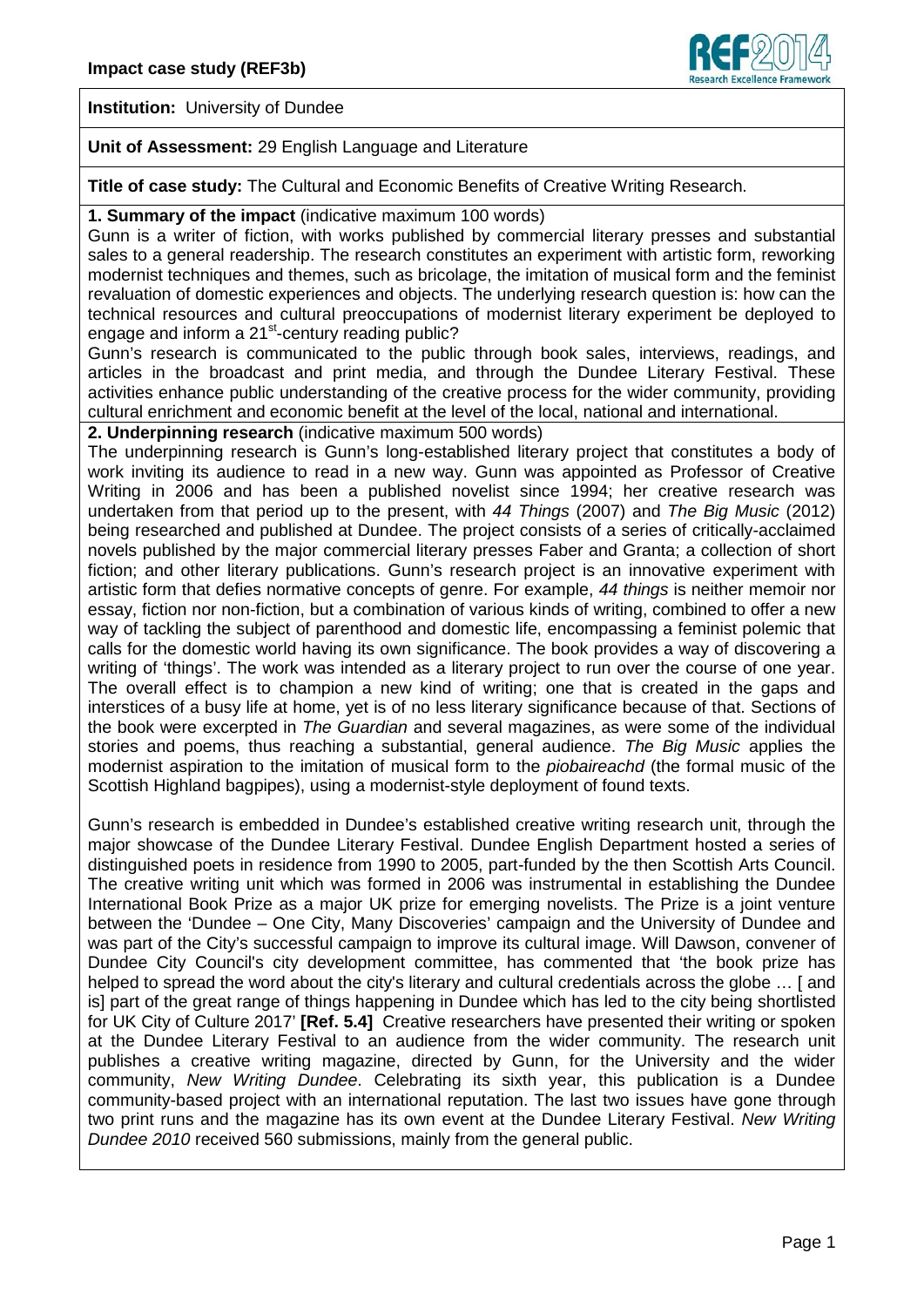

### **3. References to the research** (indicative maximum of six references)

Between 1997 and 2012, Gunn produced five novels and one substantial collection of fiction with leading British commercial publishers of fiction Granta and Faber. Both publishing houses have stringent selection processes. Gunn's novels have been widely reviewed in the leading book reviews and *Rain* was adapted as a film by Christine Jeffs and a ballet by Pontus Lidberg (2003). **[Refs 5.5 and 5.6]** Her work is widely internationally broadcast and taught on university programmes and is now the subject of doctoral research. A short film to accompany the publication of *The Big Music*, narrated by the actor Brian Cox, was made by Gary M. Gowans, Duncan of Jordanstone College of Art and Design **[Ref. 5.7].**

*Rain* (London: Faber, 1994), 95 pp. Novel *The Keepsake* (London: Granta, 1997), 213 pp. Novel *This Place You Return to is Home* (London: Granta, 1999), 208 pp. Novel *Featherstone* (London: Faber, 2002), 256 pp. Novel *The boy and the sea* (London: Faber, 2006) Novel *44 things* (London: Atlantic, 2007), 336 pp. *The Big Music* (London Faber, 2012), 472 pp. Novel

#### <http://www.kirsty-gunn.com/>

### **4. Details of the impact** (indicative maximum 750 words)

Gunn's creative research has been disseminated to a wide non-academic audience through books, newspapers, radio, and magazines, leading to an enhanced public awareness of and engagement with her creative research. Gunn is passionately committed to communicating her work to a wide and general audience as well as to the principle that one of the main functions of literature is to engage with the reading public to stimulate and nurture the creativity of individuals. This engagement and impact is evidenced through her writing, her many interviews in national papers, and her leadership of the Dundee Literary Festival (DLF). Her research has thus achieved significant cultural, economic, and social benefits nationally and internationally. **[Refs 5.1 and 5.2]**

The **reach** is evidenced by her sales figures of c. 3-10,000 copies of her novels sold internationally, demonstrating one aspect of the impact of her work on commercial publishers. *The Big Music* sold out its first print run of 2,000 in premium first edition format, and has to date (October 2013) sold 2700 hardback, 4700 paperback and 55 ebooks. **[Ref. 5.3]** Gunn was interviewed about her work in the national press including *The Scotsman* (2012) and the *Scottish Review of Books* (2013). **[Refs 5.8 and 5.9]** She has organised a number of Writing Workshops and presentations at literary festivals (from 2006 to 2013, ongoing), delivered a series of presentations on writing around the UK and abroad during 2005-2009, and participated in numerous events involving words and music, art and drama, such as 'For A' That' at the Dundee Rep Theatre (2009), and 'LiveWire' at the Dundee Contemporary Arts Centre (DCA) (2009). She has broadcast talks and interviews with national radio, discussing her creative research. She has also been a guest on the Radio 4 programmes *Woman's Hour* and *Front Row.* She appeared on *The Culture Show* (BBC2) in 2012. These events have attracted a large general audience which has been benefitted by her writing and her thoughts about the processes of writing to engage with new cultural understandings and awareness, and in many cases, individuals have been empowered to develop their own writing profiles. Gunn has undertaken readings of her work in London, Paris, Cologne, and New Zealand.

The **significance** of Gunn's impact is thus witnessed by the public recognition of her writing as described above and evidenced by the key indicators of Impact for the Humanities (see below). Gunn's research provides significant **economic benefit** for her commercial literary publishers as well as **cultural benefit** for the readers of her work. She organised and presented a series of Literary Salons at the Dundee Contemporary Arts Centre (DCA) from 2007 to 2013 (ongoing), which have attracted significant and continued attendance from the local community. Entrance is free to the Salons and feedback questionnaires indicate that once someone has attended a salon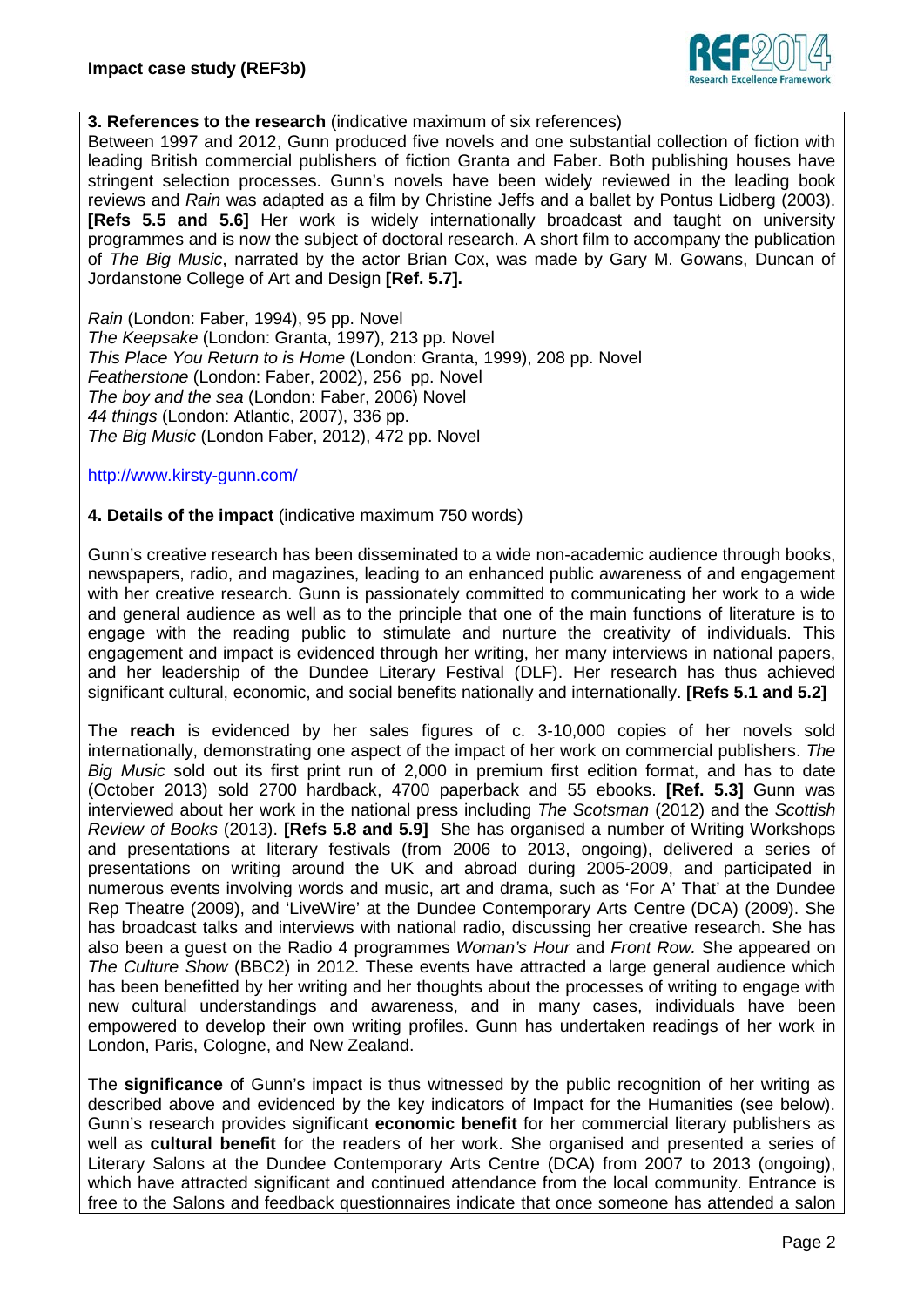

they are c. 90% likely to return. Gunn has played a key role in creating the new Dundee Literary Festival (DLF) (from June 2007 to 2013, continuing) which brings together some of the most significant names in the world of literature, journalism, philosophy and politics and which provides **economic and public benefit** to the community through the enhancement of Dundee as a place for visitors to participate in enhanced forms of cultural tourism. The Festival is sponsored by the international Apex Hotel chain and is supported by local partners Dundee City Council, Waterstones bookshop, Dundee Contemporary Arts, *The Courier*, *The List*, and Hospitalfield House, Arbroath. It consists of workshops, talks, film, theatre, book signings, music and parties and has been and is a key forum to bring Gunn's research to a local and national audience. Gunn has led the DLF, chairing many of its events and has also read and discussed her research, most recently *The Big Music* (2012), at the Festival. The Festival, attracting an audience of around 3,000 people, now hosts the award of the long-established and prestigious Dundee International Book Prize, introducing its audience to a new and vibrant cultural experience in Dundee. Feedback from the events has been overwhelmingly positive indicating its clear **cultural impact. [Ref. 5.10]**

Arising from the intersection of feminist autobiography and generic experiment in *44 Things*, Gunn is an International Editorial Adviser for MaMSIE (Mapping Maternal Subjectivities, Identities and Ethics), an international institute of Maternal Studies founded at Birkbeck University, which has influence on policy-making and cultural and political research and activity (www.mamsie.org). She was invited to the position after taking part in the initial conference in 1997 where she addressed maternity in literature and 'writing as making' as a feminist practice – using *44 Things* as a 'workbook'. Gunn has participated in on-the-ground 'beneficial' practical activities that 'speak' to a wide-ranging audience and generate an approach to literature and aesthetics that is demystifying, inspiring, and enabling.

**Indicators of Impact:** Gunn is a current Judge of the high-profile Scottish Book of the Year, the World Book Night award and also Chair of the Dundee International Book Prize. She has received major national and international prizes for her own fiction, including the Scottish Book of the Year, New York Times Notable Book of the Year, and the Sundial Scottish Arts Council Fiction Book of the Year; all key **indicators** of the substantial **cultural impact** of her creative research and of its significance in enhancing the public understanding of literature and the arts generally. Her novel *Rain* has had a broad impact within the creative industries. It was adapted into a film version by the award-winning New Zealand director, Christine Jeffs (2003), itself winning several film awards, including the Special Jury Award of the Asian-Pacific Film Festival and shown globally, thus bringing a version of her creative vision to a new and international audience. *Rain* was also adapted as a ballet by the leading Swedish choreographer, Pontus Lidberg. Gunn has undertaken numerous invited lectures and readings, including, 'Katherine Mansfield and the Art of Performance', Oxford University (2010); 'Fiction as Art', National Museum of New Zealand, Wellington (2009); 'In Conversation with Jayne Anne Phillips', *London Review of Books* Bookshop event, London (2009). She has given readings at Cologne Literary Festival (2009), Paris (2010) and London (2010). *The Big Music* has received positive review coverage in all major broadsheets, as well as radio, festival appearances, interdisciplinary and university events, and had led to invitation to Melbourne Writers Festival, where Gunn is doing a solo *Big Music* event and a Guardian lecture as well as taking part in a panel on Scottish Literature; also a New Zealand tour and publicity campaign. *The Big Music* is Observer/Guardian Book of the year 2013 and was Fiction and Overall Winner of the *New Zealand Post* Book Awards 2013 **[Ref. 5.11]**. It is appearing on a number of University reading lists (including University of Glasgow) for the 2013-14 academic year. Gunn is on the Board for Creative Scotland Bursary recommendations and Literature Funding, where her input directly affects policy.